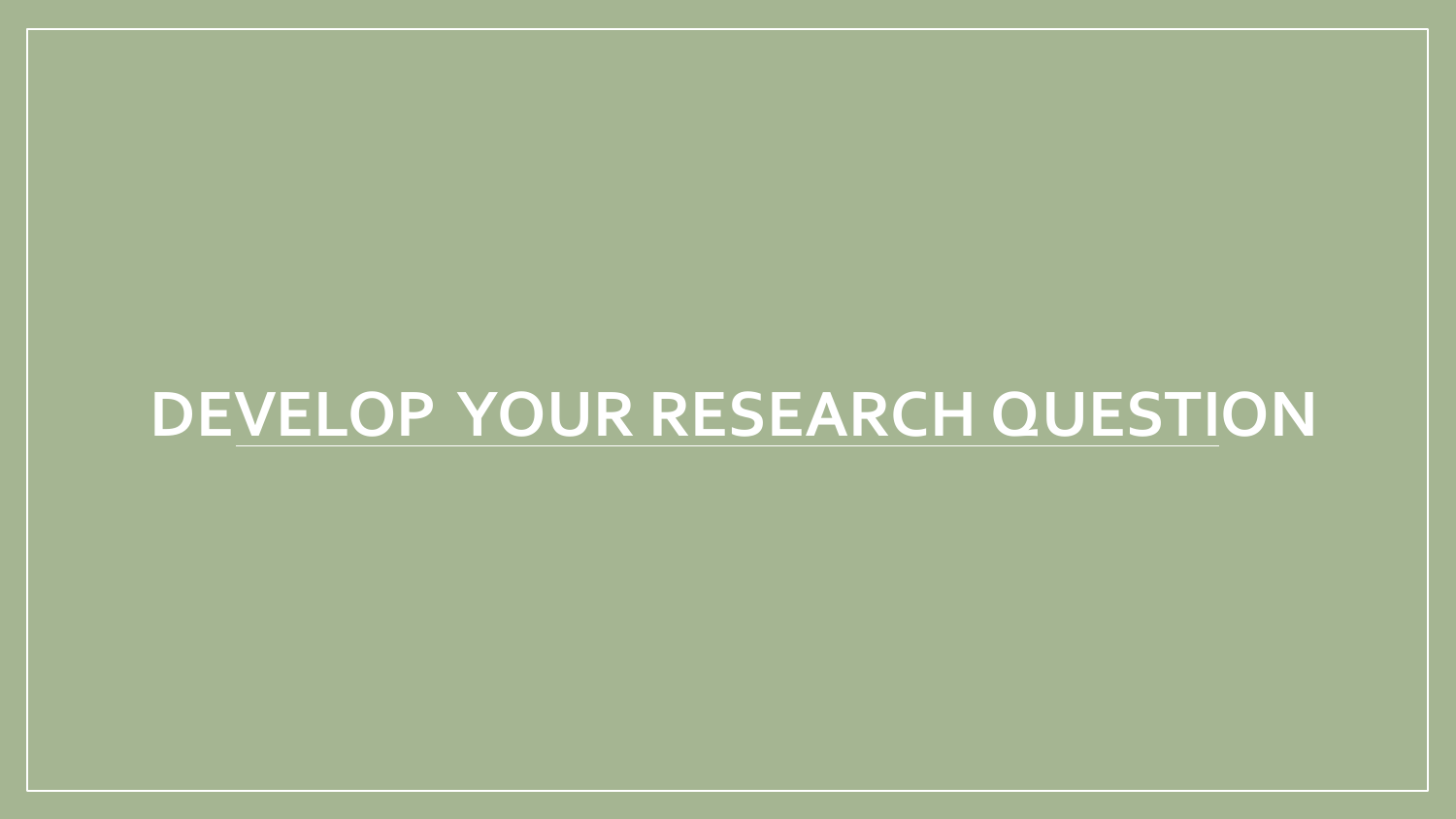# Why?

- A research question centers and directs your research.
- A research question ensures focus in your paper or project.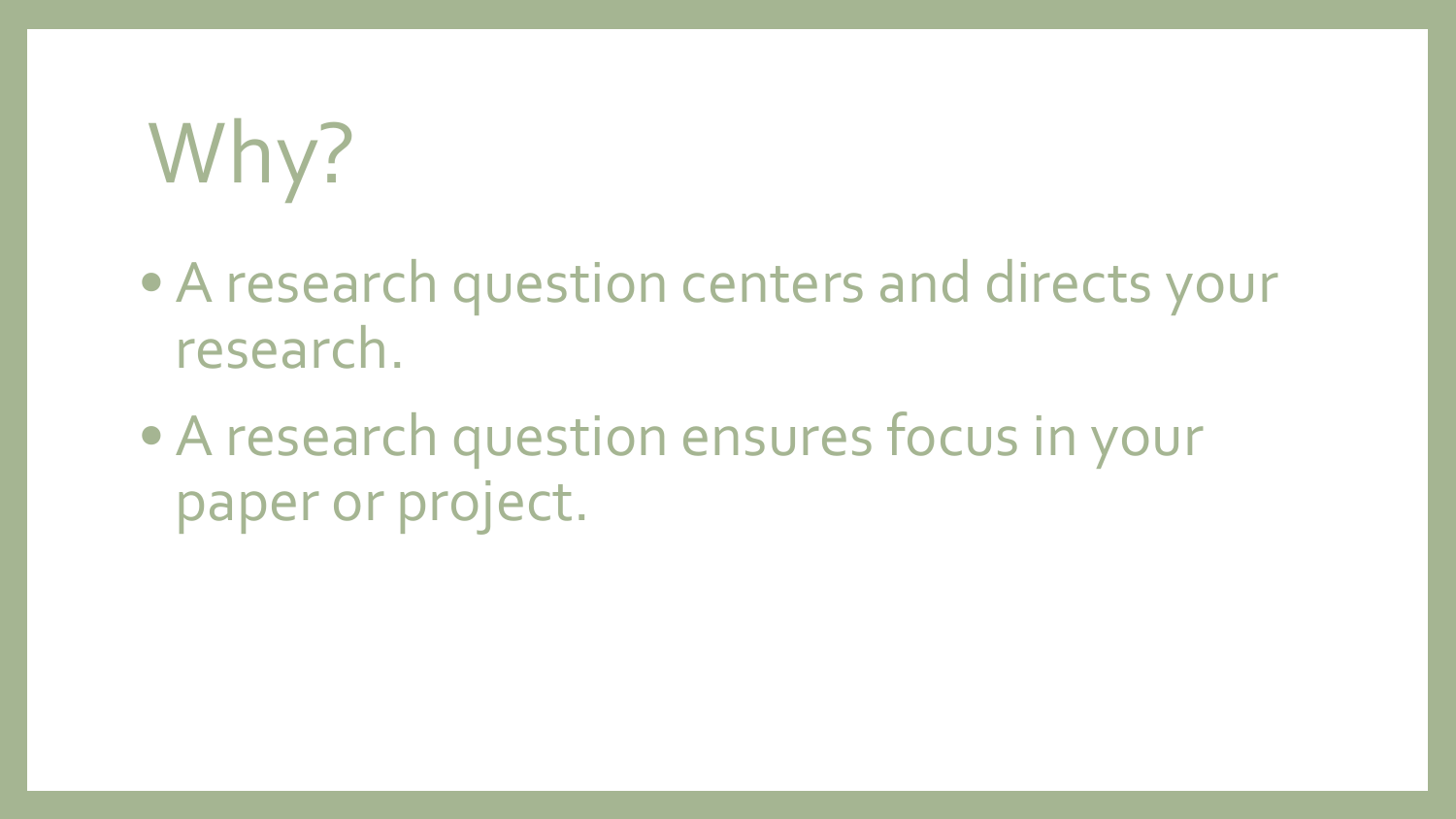#### How?

- Start with a broad topic.
- Choose one aspect of that broad topic that interests you.
- Frame it as an arguable question.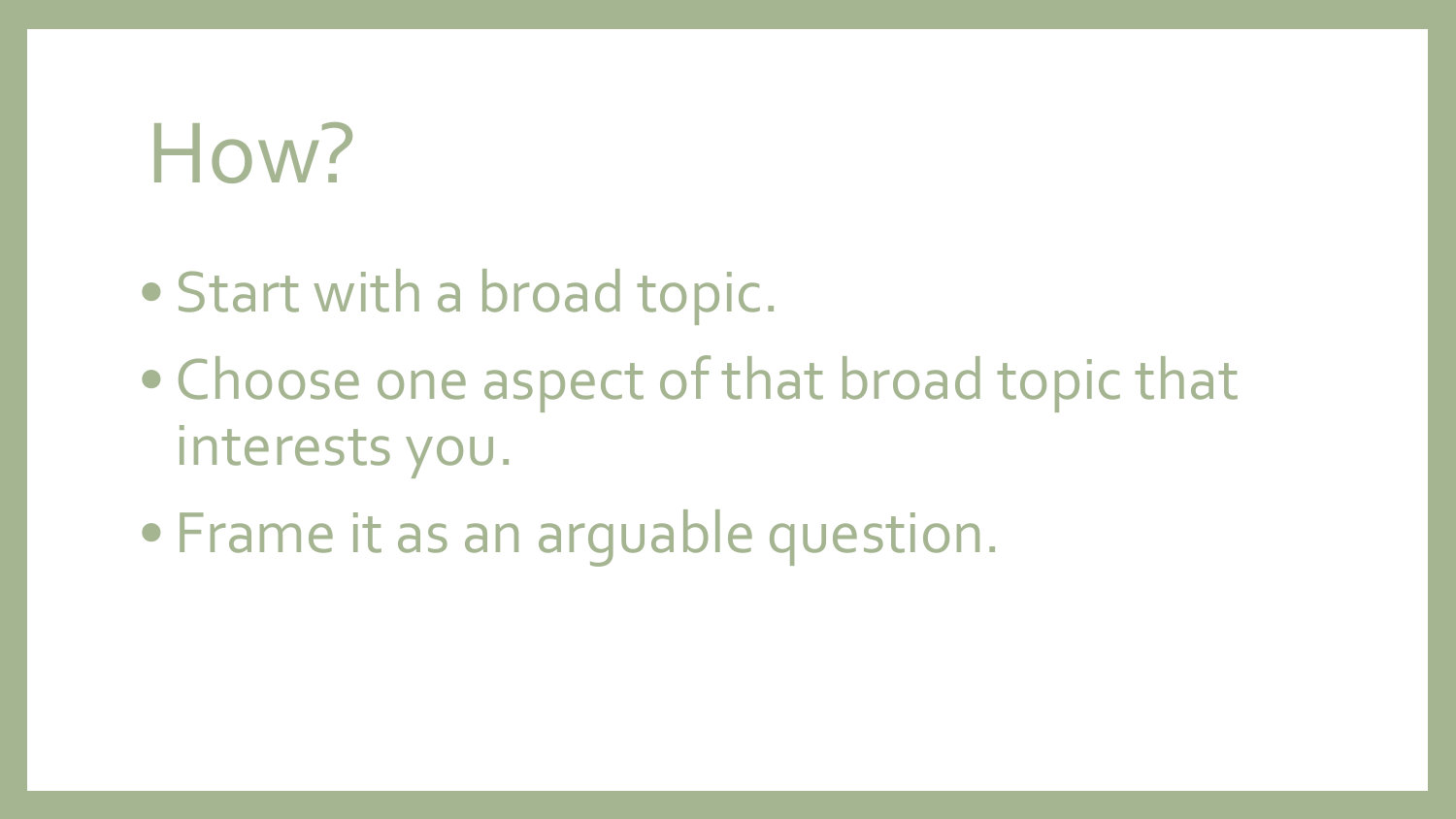## Example

#### **Broad topic: mental illness and the elderly**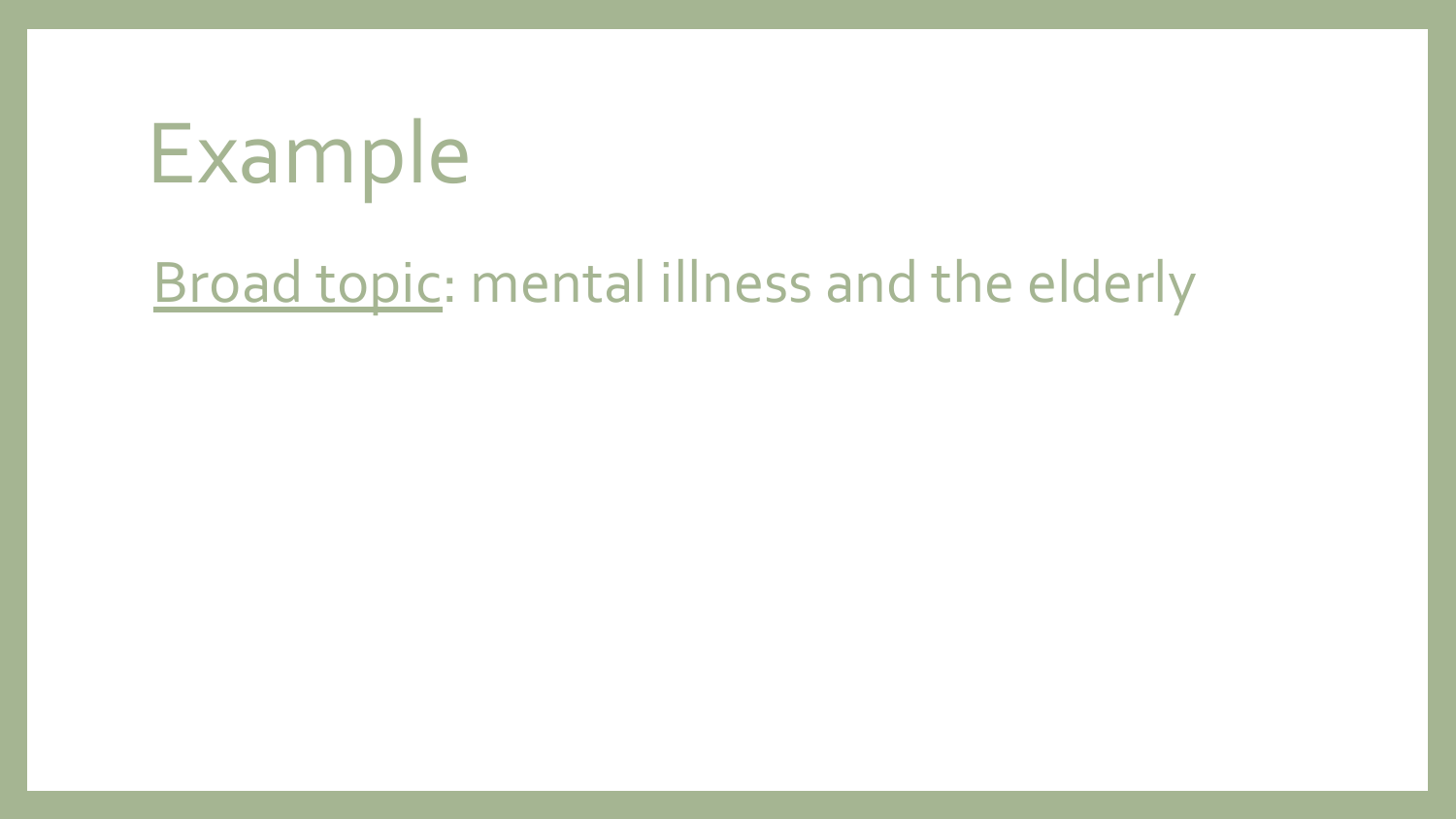#### Brainstorm

1. Conduct a simple Google search on your topic

a. Gather vocabulary around the topic

b. Discover different aspects of your broad topic i. What research has already been done? ii. Are there any gaps in the research? iii. How can you look at the topic in a way that is novel?

2. Make a concept map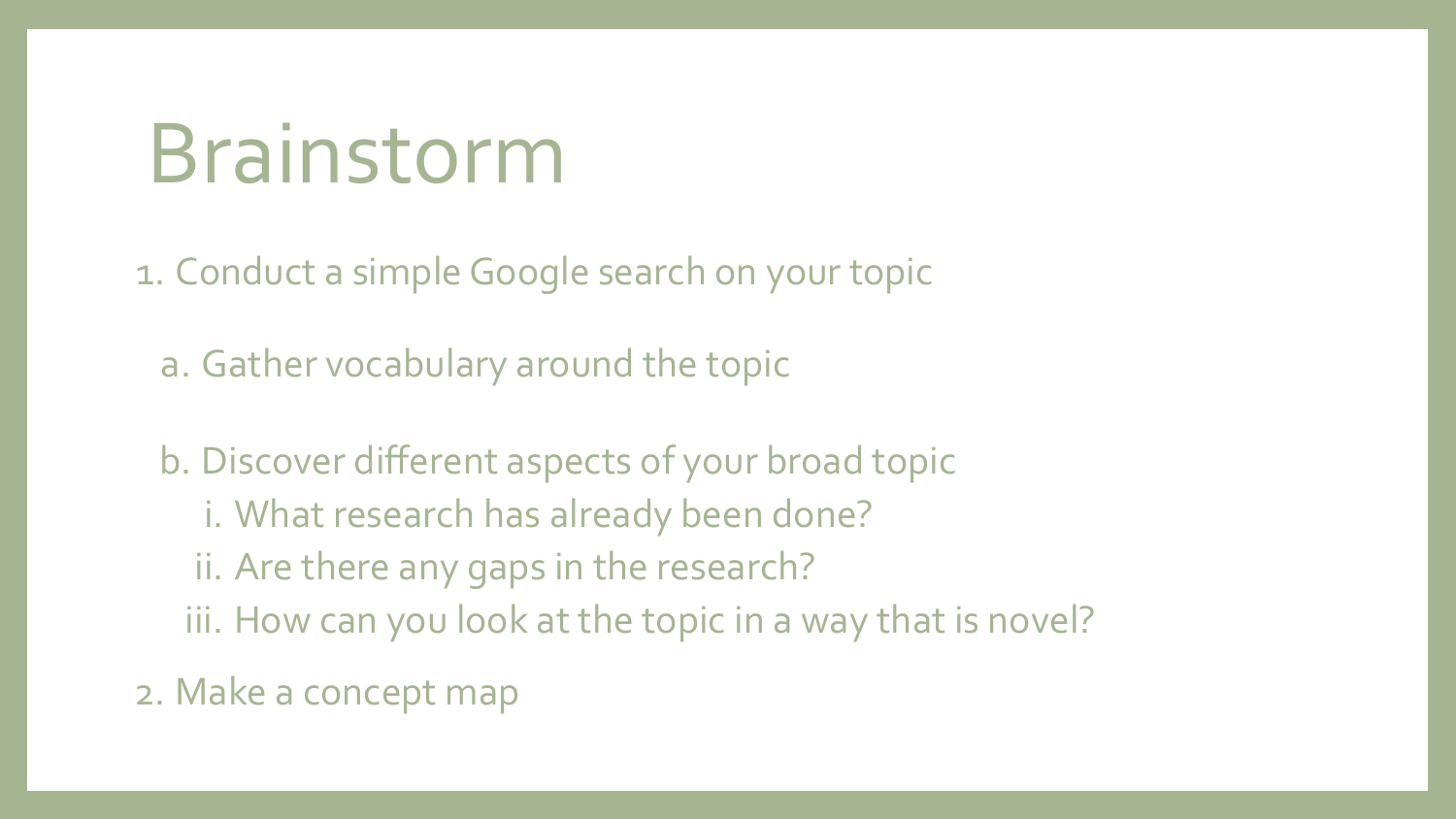## Concept Map

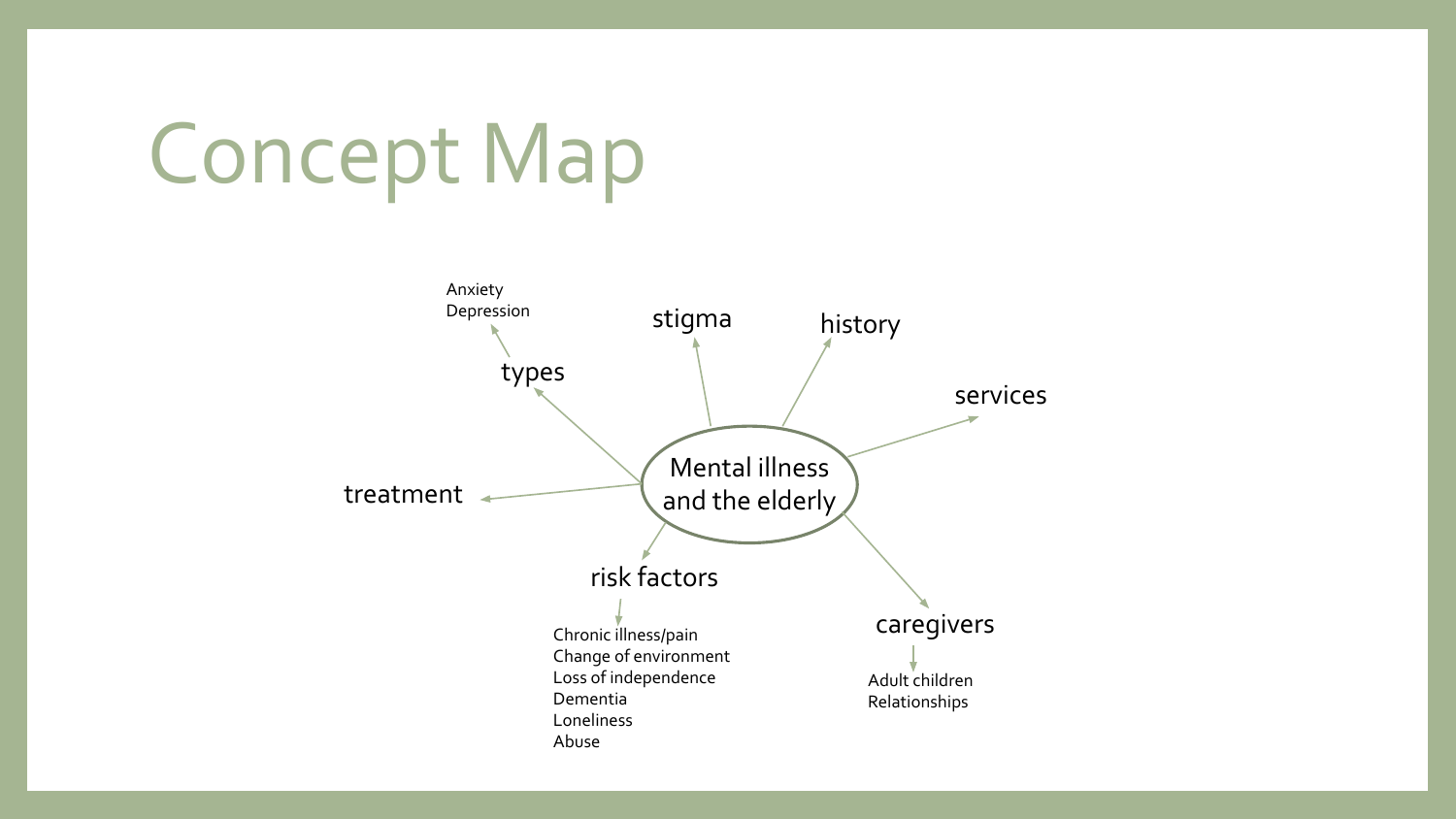#### To Review:

Now that you have your concept map...

- Choose one aspect that interests you.
- Frame it as an arguable question.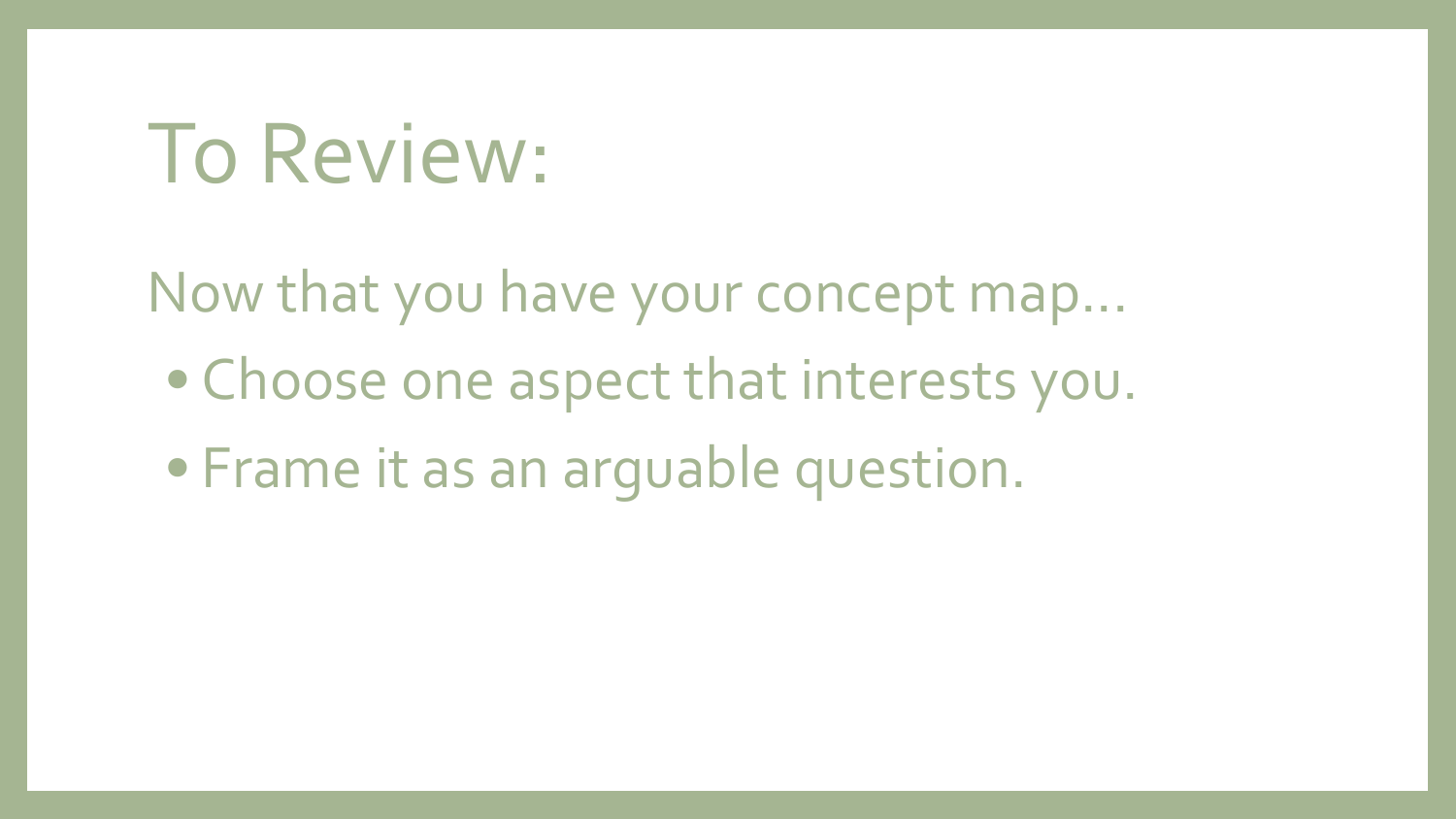## Ask the Question

- Try to frame your research question as how, what, or why?
- Avoid questions that are too broad or too narrow.
- Use specifics.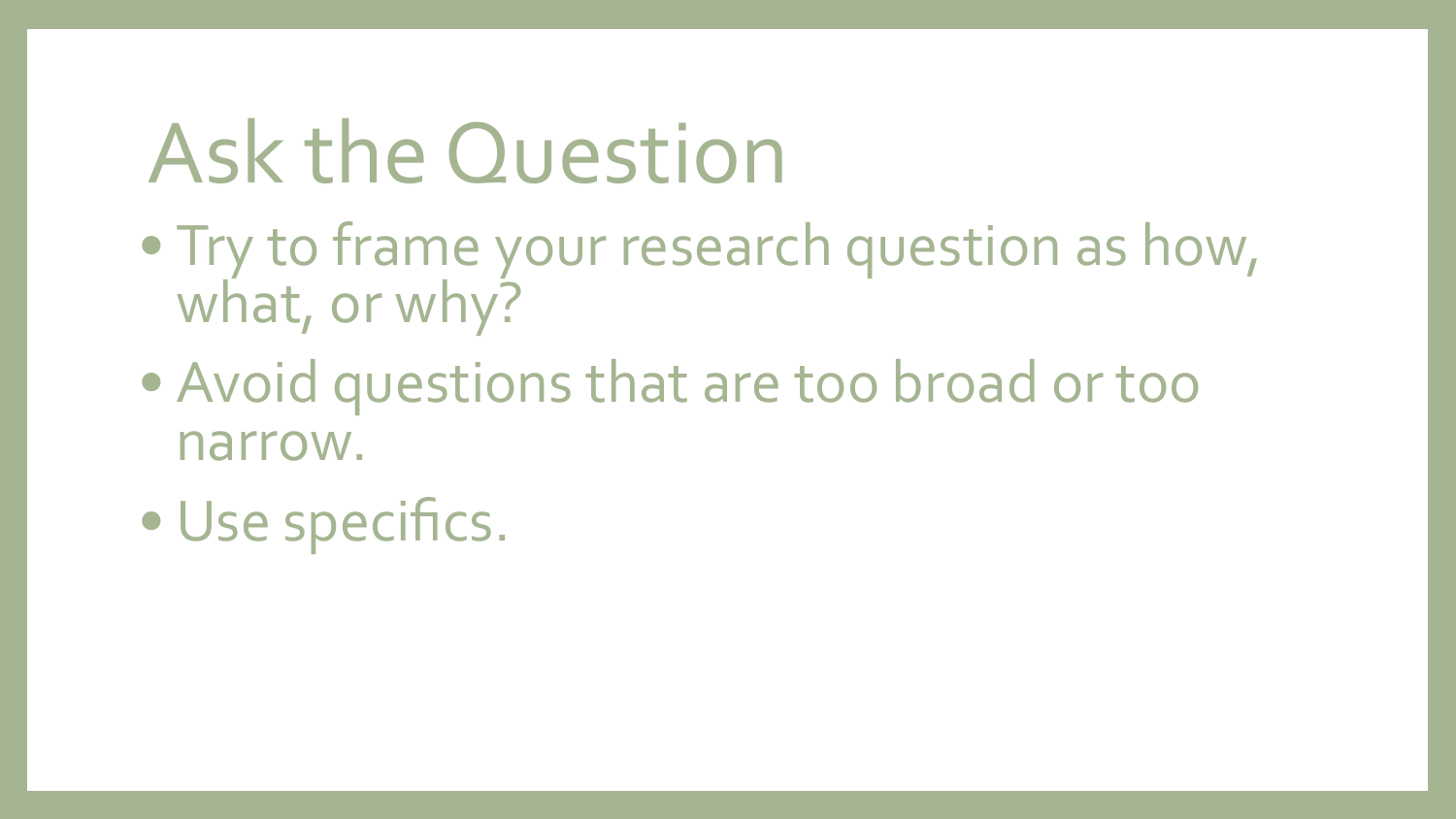## Examples

What effect does a change of environment have on older adults?

> **Better**: How does moving into a nursing home affect an older adult's mental health?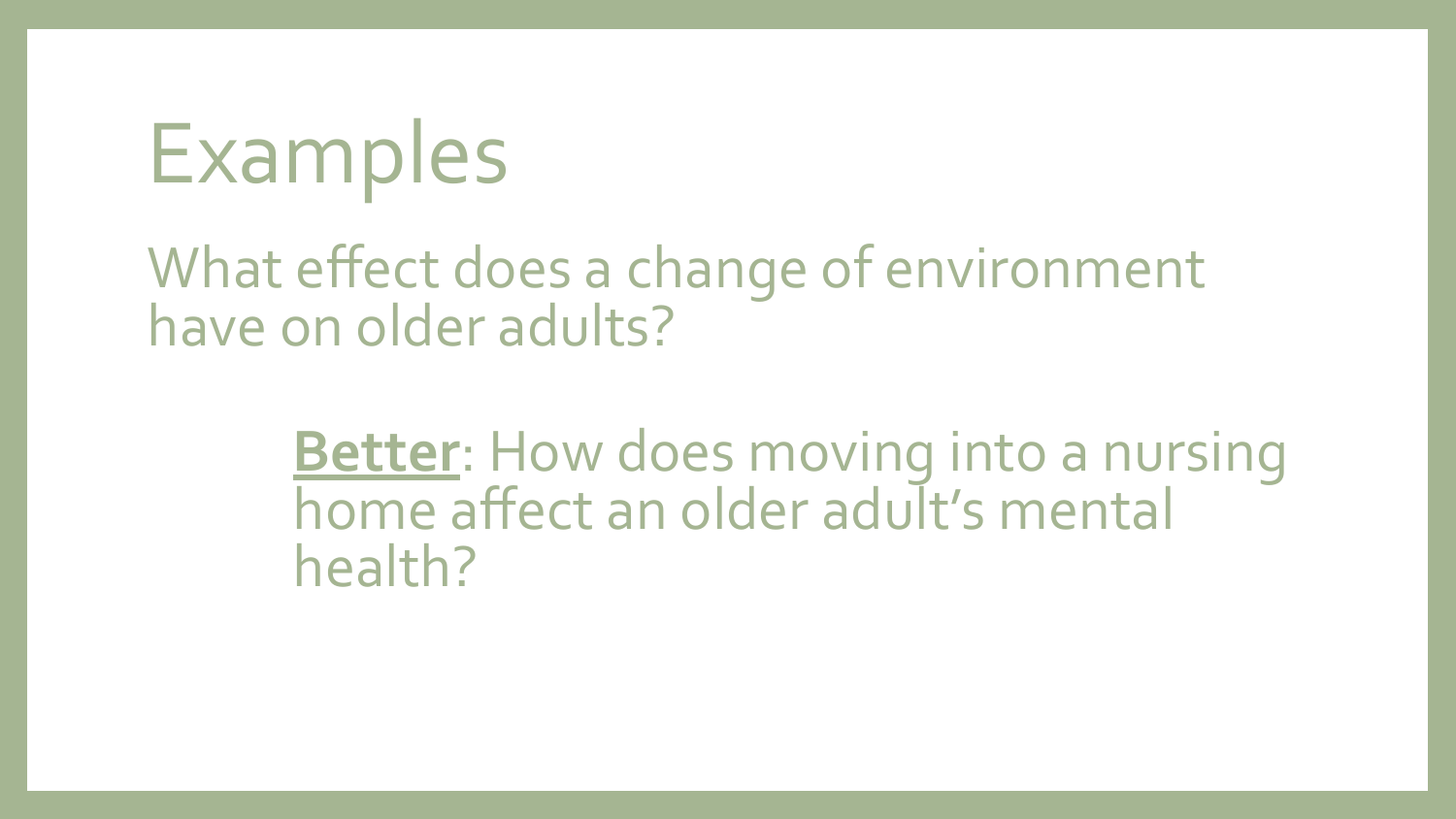## Examples

Has the care of mentally ill elderly persons changed over time?

**Better**: How has the care of mentally ill elderly persons changed since the 18<sup>th</sup> century?